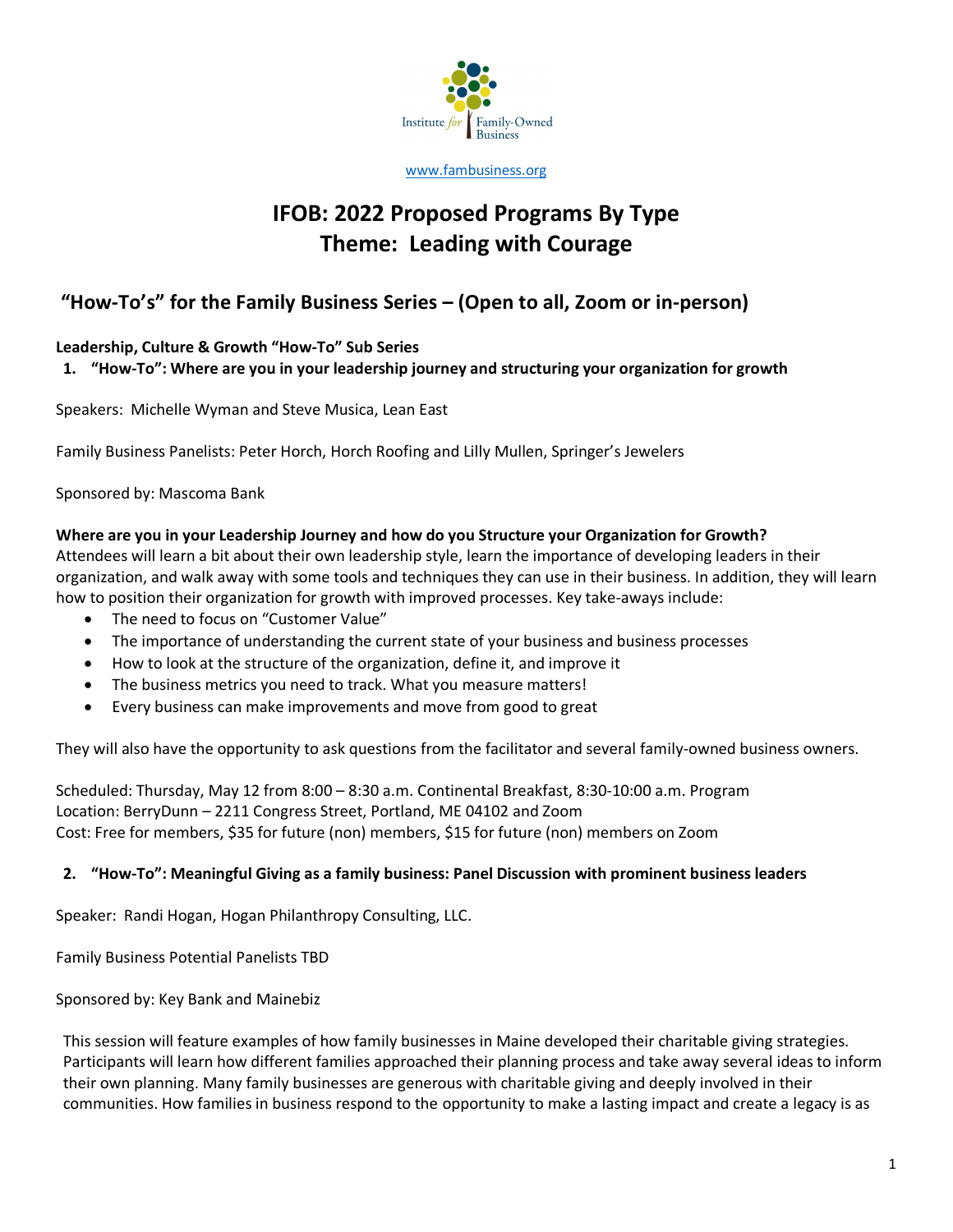

unique as the family itself. Join us to hear how three different families approached their planning, developed their giving portfolios, and learned and grew along with their community partners.

Scheduled: December 1 or December 15? from 8:00 – 8:30 a.m. Continental Breakfast, 8:30-10:00 a.m. Program

Location: BerryDunn – 2211 Congress Street, Portland, ME 04102 and Zoom Cost: Free for members, \$35 for future (non) members, \$15 for future (non) members on Zoom

# **Succession How-To Sub Series**

### **3. "How-To": Succession program**

Speaker: Kevin Haley, Brann & Isaacson

Potential Panelists: Mike Davis, President from IRC Industrial Roofing Company and Brett Wickard, Owner of Bull Moose Music

Sponsored by: The Breakwater Group and Maine HR Convention

During this program, attendees will hear from a panel of family-owned businesses who have both family members and non-family members working at the top level of the business, with each business at a different stage of the succession process including an ESOP.

The program will include:

- 1. Introduction of succession planning as an issue and discussion of the challenges that it presents, legally and financially
- 2. Introduction of several models of succession planning and pros/cons of each: gift/sale to family, sale to senior manager or managers, ESOP, sale to third party, testamentary disposition
- 3. Discussion of planning time frame and preparations that make sense: estate planning, valuation, identification of prospects, incentivizing senior managers to stick around.

Scheduled: April 28 from 8:00 – 8:30 a.m. Continental Breakfast, 8:30-10:00 a.m. Program Location: BerryDunn – 2211 Congress Street, Portland, ME 04102 and Zoom Cost: Free for members, \$35 for future (non) members, \$15 for future (non) members on Zoom

**4. "How-To": Protecting a Lifetime of Savings; What Washington Needs to Know & Benefits of Businesses Owning their own Real Estate**

Speaker: Pat Soldano, Family Enterprise USA (FEUSA) and J. Casey McCormack, Spinnaker Trust

Family Business Panelists: John Finegan, Boulos Company, Adam Reny, Renys, and Deirdre Wadsworth from Hardypond **Construction** 

Sponsored by: Spinnaker Trust, Boulos Company, Maine HR Convention and Mainebiz

Join Pat Soldano, Family Enterprise USA's (FEUSA) President, who will set the stage as she shares important insights collected from the organization's annual Family Business survey and meetings with members of Congress including their top tax concerns, succession data, and significant Family Business challenges. Family businesses will learn how important they are to the economy and how to advise Congress of their importance; the current tax laws and proposals that will change their businesses.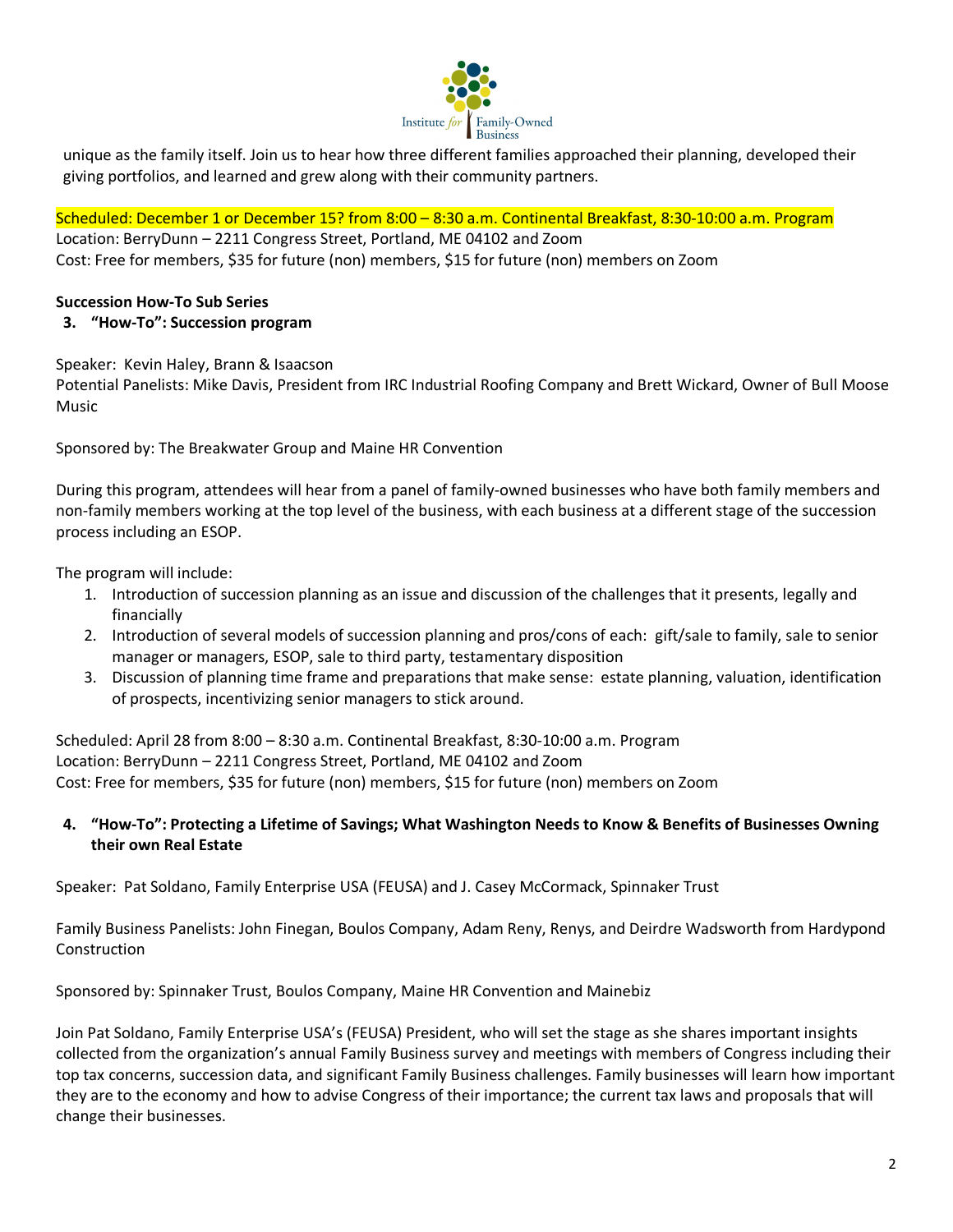

From this theme of protecting a lifetime of savings, we'll then discuss breaking down the "bricks & mortar" of owning, managing, selling and/or transferring a Real Estate and Property Portfolio when owned by the family business. We'll hear from Spinnaker Trust and their commercial real estate investment group, a family real estate business broker and two family businesses that own and develop several properties.

Scheduled: Thursday, October 20 from 8:00 – 8:30 a.m. Continental Breakfast, 8:30-10:00 a.m. Program Location: BerryDunn – 2211 Congress Street, Portland, ME 04102 and Zoom Cost: Free for members, \$35 for future (non) members, \$15 for future (non) members on Zoom

# **ONLINE SERIES – (Open to all)**

**1. Legal Lunches (1 hour 12:00 p.m. – 1:00 p.m. virtual legal topic discussion)** Sponsored by: PretiFlaherty and Mainebiz

Family Business Potential Panelists: TBD

The Legal Lunch series will be a 1-hour, virtual discussion with a legal representative from PretiFlaherty and a familyowned business.

# **THIS YEAR'S THEME: RISKY BUSINESS**

Your business faces various risks every day. The decisions you make as a business leader can either mitigate or exacerbate that risk. Gone unchecked, or mismanaged, business disputes can quickly become costly legal disputes. In this series, we will address the idea of risk avoidance – the intersection of where business problems become legal problems and how to navigate them. And we'll learn about the most common legal problems and the underlying business decisions that can avoid them.

- I. **TBD | 12:00 – 1:00 p.m.**
	- a. Protecting Your Workforce from Poaching (TBD) Jeff Messer, Messer Truck Equipment
- II. **TBD | 12:00 – 1:00 p.m.**
	- a. Protecting Your Company from Product Liability/Class Action Suits (John Cronan and guest) Pete from Origin?
- III. **TBD | 12:00 – 1:00 p.m.**
	- a. Avoiding Conflicts in Leadership (Sara Moppin or Emily White and guest) TBD
- IV. **TBD | 12:00 – 1:00 p.m.**
	- a. Knowing When it's Time to Go Global (Mariana Baron and guest) Luke's Lobster?

### **2. Chit Chat with Cat (recorded 30 minute, not live/ no audience, videocast series)**

Sponsored by: Machias Savings Bank

This series will be short, 20 minutes to a half hour storytelling interviews with family businesses and associate partner members. We have a "call out" to our members to see who wants to be interviewed. We will do a drawing with all that apply to see who will be highlighted.

This idea was born with the vision to try to do something completely different. While we are typically known for our programs, this will be more of a "interview" with more storytelling from both the IFOB and the member highlighted in each episode. The idea is for our business community to learn more about the IFOB, our members and Catherine (the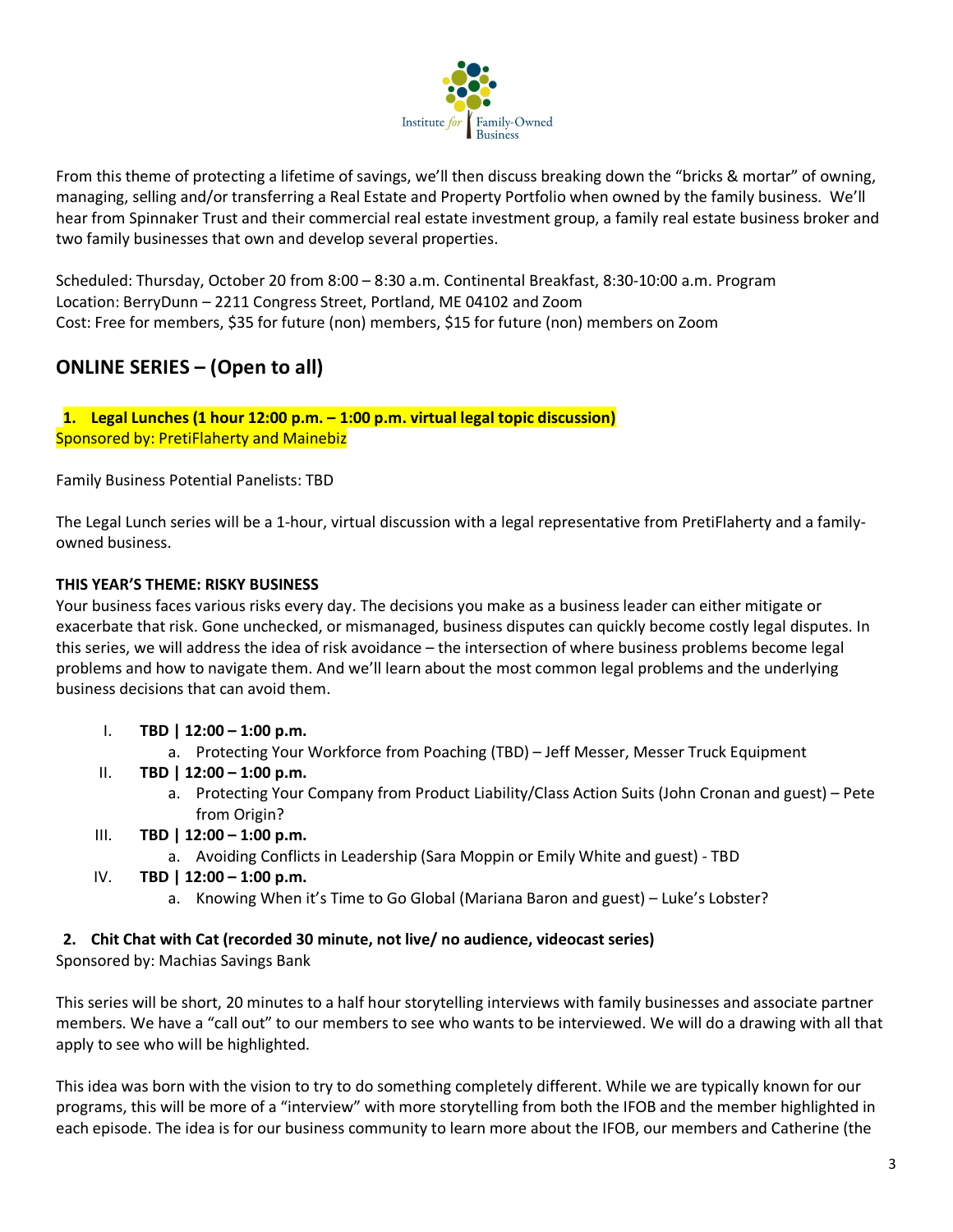

leader of our organization aka "Cat"). By promoting it this way, we are utilizing this piece as marketing material to inform and get more people involved with the Institute and a chance to also mention upcoming programs as we go through the calendar year.

Schedule: TBD Location: Zoom Cost: Free to participate and watch

# **3. IFOB Discovery Sessions**

These sessions will help to implement a new pipeline model to have the IFOB engage more sponsors, volunteers and influencers by creating fans of the IFOB with a real passion for what we do. We've created a "Behind the Scenes Experience" that we hope will increase qualified board members, web/social traffic and memberships. With small group presentations, we will introduce new people to the IFOB and listen to their opinions and then do a quick follow up call. After the presentation and follow up discussion, simple opportunities to engage include inviting others to upcoming presentations or events as well as joining as a member or sponsor.

Cost: Free Location: Zoom

- 1. Wednesday, February 16 12:00- 12:45 p.m.
- 2. Wednesday, May 17 12:00 12:45 p.m.
- 3. Wednesday, TBD– 12:00 12:45 p.m.
- 4. Wednesday, September 20– 12:00 12:45 p.m.

# **4. NAVIGATING THE REMOTE WORLD**

This new online series hosts programs that are essential in navigating and managing the remote world. It's clear that remote work is here to stay in one shape or another. This series will guide businesses on cyber security, marketing, recruitment & retention and the proper tools to set them up for success within a remote workforce. Each panel will have a service provider known as the professional within the topic, and a family business as a practical example.

# **1. From BIG Tech to Maine Tech – A Behind the Scenes Look at Navigating in a Remote World**

Speakers: Malinda Gagnon, Uprise Partners CEO, and Brian Gagnon, Uprise Partners CTO

Sponsored by: Masthead

Ever want to go behind the scenes at a technology company? For many of us, technology is a black box. We know it's important to power our business and make our lives easier, but it can be unfamiliar and boring at the least and even a bit scary at its worst.

This session will give you an inside perspective from a husband-and-wife team who are technology industry veterans from the world's largest tech companies, and who have built their own technology company right here in Maine to help family-owned and small and medium-sized businesses. You'll hear about how they are building a thriving and sustainable business with a great culture, how they navigate the demands of a growing business, how they make it work as business partners and life partners, and some quick tips and tools like Gusto that can help you run your own business.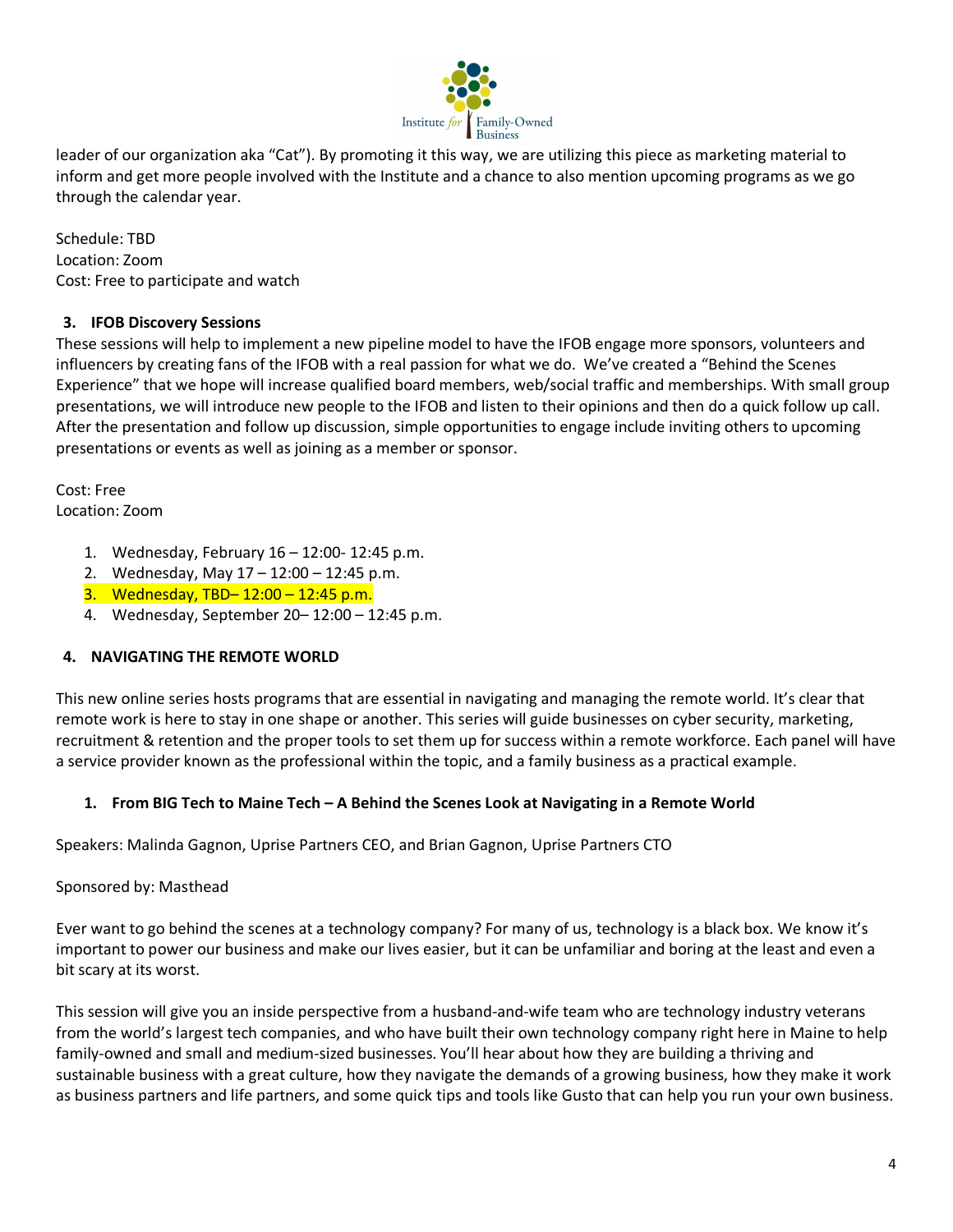

Schedule: Thursday, June 2 from 12 noon – 1 p.m. - Zoom Location: Zoom Cost: Free for members, \$15 for future (non) members

# **2. Cyber Security, Cyber Insurance, Fraud and Crisis Mitigation for Your Company**

Speakers: Dave Hodgdon, Portsmouth Computer Group, Tim Forte, Clark Insurance and Shelly Pray, Bangor Savings Bank

Family Business Speaker: Derek Volk, Volk Packaging Corporation

### Sponsored by: Masthead and possibly Bangor Savings Bank

With an alarming uptick in data breaches and ransomware, an increasing number of businesses have opted to add Cyber Risk Insurance to protect themselves from catastrophic loss. As the threat landscape continues to expand, many insurance companies are scrutinizing payouts by creating more claim exceptions and exclusions and banks are seeing fraud of all types that are impacting all Maine businesses.

We'll discuss Cyber Security threats and events in the headlines—Different reasons that can drive the need for an assessment—General concerns, industry specific policy requirements, cyber insurance and banking guidelines—The phases that make up a security assessment—What to expect during the phases —The tools used to complete the assessment—What a timeline looks like—Information from reports that are generated. And we'll here from a familyowned business about their experiences on this topic.

Schedule: Thursday, June 23 from 12 noon – 1ish pm Location: Zoom Cost: Free for members, \$15 for future (non) members

# **3. Recruitment and Retention in a Remote and Live World**

Speakers: Tawny Alvarez, Verrill and Mari O'Neil, Retail Association of Maine

Family Business Potential Panelist: Paige Hartman, Kittery Trading Post and Danielle R. Hansen, JD, Chief Executive Officer, P&A Bookkeeping and Business Services

### Sponsored by: Masthead and possibly USM TBD

We hope to address ways to create policies and practices that help you retain top performers without creating risks of discrimination suits. Studies show remote work has made it easier for some employees to exert power over those who are vulnerable. The blurring of professional and personal spaces is carrying trauma from home into the workplace and vice versa. You'll learn why a remote harassment policy needs to include an expansive definition of what harassment is and looks like at work both in a remote and in-person setting.

We'll also learn about Retail Careers for ME that was developed through the Maine Business Education Partnership, a 501 (c) (3) program of the Retail Association of Maine. They have partnered with the National Retail Federation Foundation's RISE UP curriculum and Maine Office of Tourism to create "Retail Careers for ME" which aims to promote retail career opportunities available in the state of Maine as well as retail training and credentials to jump start your career or refresh skills.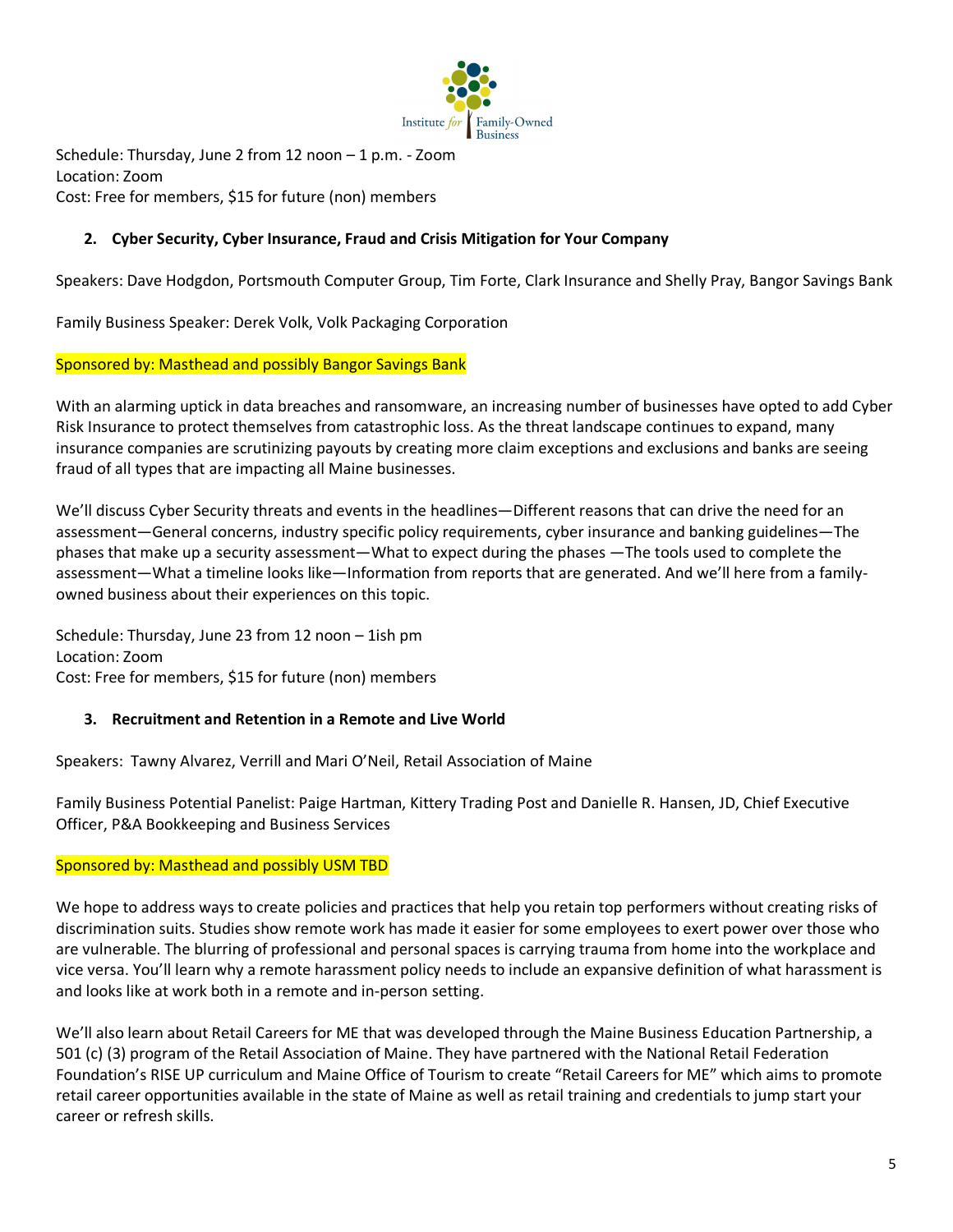

We'll learn how they help to recruit and retain workers and hear from a family-owned business on their challenges and successes.

Schedule: September 7 or 13 from 12 noon - 1ish pm

Location: Zoom Cost: Free for members, \$15 for future (non) members

### **4. Look to New Ways of Marketing your Business in 2023**

Speaker: Jesse Fowler, OSC Web Design

Family Business Panelists: Marie Stewart Harmon of Lisa-Marie's Made in Maine

Sponsored by: OSC Web Design and Masthead

Is traditional marketing not showing the same results as it used to? Are you ready to look at new ideas but skeptical that online marketing is the right fit for you? We understand the skepticism when you have been doing marketing the same way for many years and we look to show you how online marketing through a new website can coexist and add emphasis to your existing marketing plans. We'll also discuss generational differences in the approach to online marketing and traditional marketing.

Schedule: Tuesday, December 6 from 12 noon – 1ish pm Location: Zoom Cost: Free for members, \$15 for future (non) members

# **SIGNATURE EVENTS – (Open to all)**

**1. 22nd Annual Maine Family Business Awards**  Wednesday, October 12 – Open to All - 5:00 – 9:00 p.m., with numerous sponsors at the Holiday Inn by the Bay Keynote Speaker: Tony Simmons, Tabasco Sauce Price: \$110 in-person; FREE virtually and Table: \$1500 (10 tickets)

# **2. Family Fun Festival**

Scheduled for Wednesday, August 17 from 4-8 p.m. Location: River Winds Farm, Saco Sponsored by: Mainebiz others TBD Price: ? for Members, \$? for Future Members

# **3. Holiday "New Year" Party**

Scheduled for Wednesday, January 25, 2023, 5:00-7:00 p.m. Location: The Woodlands Club, 39 Woods Road, Falmouth - Sponsored by Founding Sponsors: Verrill, BerryDunn, MEMIC, TD Bank, Clark Insurance and Richard Brothers Financial Advisors

Price: Free for Members, \$35 for Future Members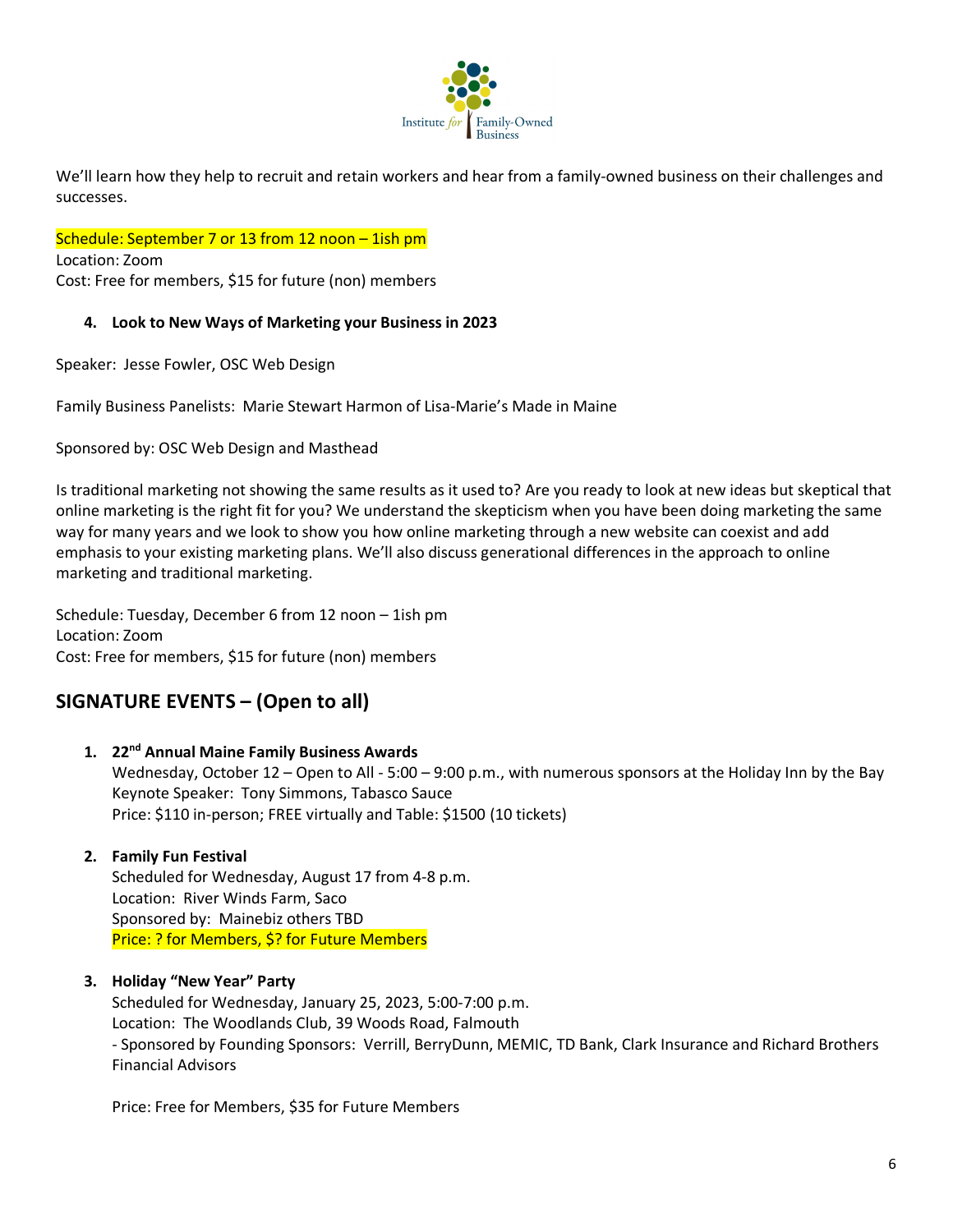

# **Family Business Spotlight / Business After Hours – (Open to all)**

Sponsored by Harvard Pilgrim Health Care and Mainebiz

Price: Free for Members and Chamber members, \$10 for Future Members

### **The Nonantum Resort**

a. Date TBD, Monday, 5:00 – 7:00 p.m.

### **Warren's Office Supplies**

b. Date TBD, Monday, 5:00 – 7:00 p.m.

# **Fun and Function – (Open to all)**

Series Sponsored by Baker Newman Noyes

The "Fun and Function" series creates a break from the educational series, while still addressing important topics and having fun in the process!

### **Don't Sweat the Small Stuff & Dancing with Inspiration: A story of positivity**

Speaker: Lovelynn Ivey, Lovelynn Ivey Consulting

When people think of having a positive attitude, they might think that means showing surface level signs of happiness, like putting a smile on one's face or trying to think happy thoughts. But it's more than that. A positive attitude is something that goes deeper and has an effect beyond surface cheer. Negative attitudes promote fear, while positive attitudes do the opposite and promote a more hopeful outlook on life. Join us and relax with a beverage, delicious hors d'oeuvres and fabulous company!

Running a business can be complicated. Don't get caught up in the weeds. In this seminar you will learn to;

- Identify and avoid time whirlpools
- Focus on what matters most each day
- Bring home the energy to your family each evening
- Live in the moment and don't let it pass you by
- See the glass half full
- Prioritize and achieve your most important goals, instead of constantly reacting to urgencies
- Increase motivation, energy, and work/life balance by making time for renewing activities
- Make lemonade
- Put on their shoes and find the rainbow
- Wake up with gratitude

Scheduled: Thursday, May 19 from 4-6 p.m. Location: The Woodlands Club, 39 Woods Road, Falmouth ME, 04105 Cost: Free for members, \$35 in-person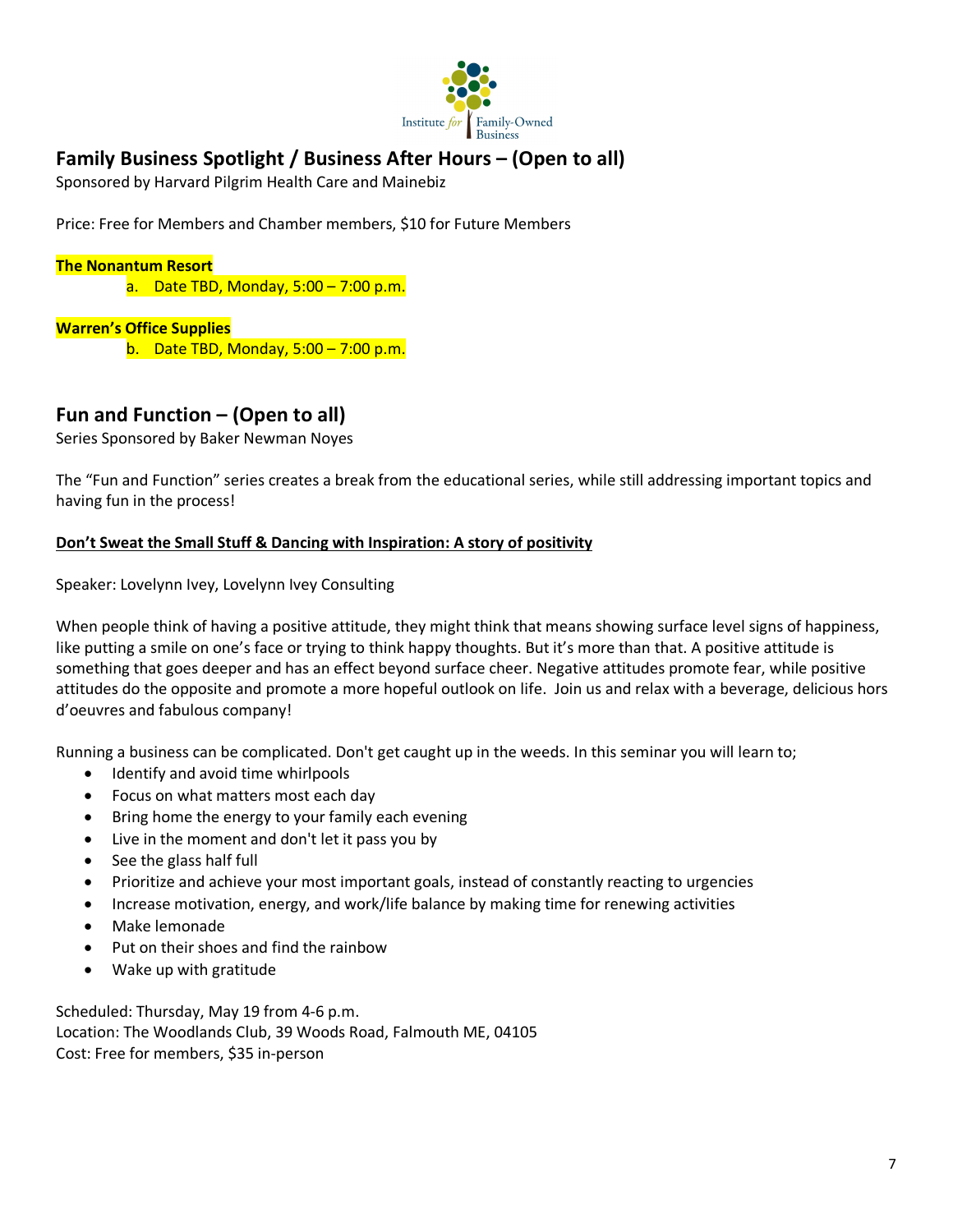

### **Equality 2.0: Has Covid- 19 Balanced the Gender Scale?**

Moderated by Noelle Castle, Owner Castle Media Co.

Panelists: Erin Clymer Lessard, Owner, Lessard Consulting; Sarah Halpin, Partner, Back Cove Financial; Joan Fortin, CEO, Bernstein Shur and Dayton Benway, Managing Principal, Baker Newman Noyes

Join the IFOB for a panel discussion with prominent and successful business women (and man) who will share their experiences and discuss their journeys in an often male-dominated world. Everyone is welcome - members, fellow employees and team members, future members - all!

After a successful Zoom program in 2020, we decided to bring this timely topic back in-person and hybrid. Our members tell us this topic has enough engagement and they want us to include more male voices. Has the pandemic spurred gains in gender equality, equal pay, and family orientated work practices? Or has it set us back? Learn some ways to close that gap between what you know is real and how others perceive (or how you want them to perceive) you. What is your worth? Is there a cultural shift with salaried hours (only 40 or until the job is done)? If child care is an issue, who takes precedence?

We'll discuss work life blend, equality, and dynamics in the workplace both remotely and in the new "normal". From the stories of our speakers, you will discover how they have learned not only to survive but to thrive. Some of the strategies they will impart to you include: gaining credibility, gaining respect, being effective, and succeeding in the workplace. Along with the audience, we'll discuss what challenges and triumphs we encounter along the way. We'll have plenty of time to connect, network and to learn!

Scheduled: Wednesday, November 16 from 4-6 p.m. Location: Bernstein Shur Cost: Free for members, \$35 in-person (future members) Sponsored by: BNN and Mainebiz

# **Wine & 9 and Golf Scramble**

**Nonesuch River Golf Course, Scarborough** Sponsored by: Baker Newman Noyes and Masthead Price: TBD

"Wine & Nine" – 6 classes on Tuesdays from 5-7 p.m. scheduled as follows (with an anticipated rain date built in if needed):

- 1. Tuesday, May 3
- 2. Tuesday, May 10
- 3. Tuesday, May 17
- 4. Tuesday, May 24
- 5. Tuesday, May 31
- 6. Tuesday, June 7
- 7. Tuesday, June 14 (rain date)

8. Tuesday, June 21 from 8 a.m. – 1 p.m. Golf Scramble to Invite Men Sponsored by BNN, Old Port Advisors, Gorham Savings Bank, Mainebiz and Masthead Maine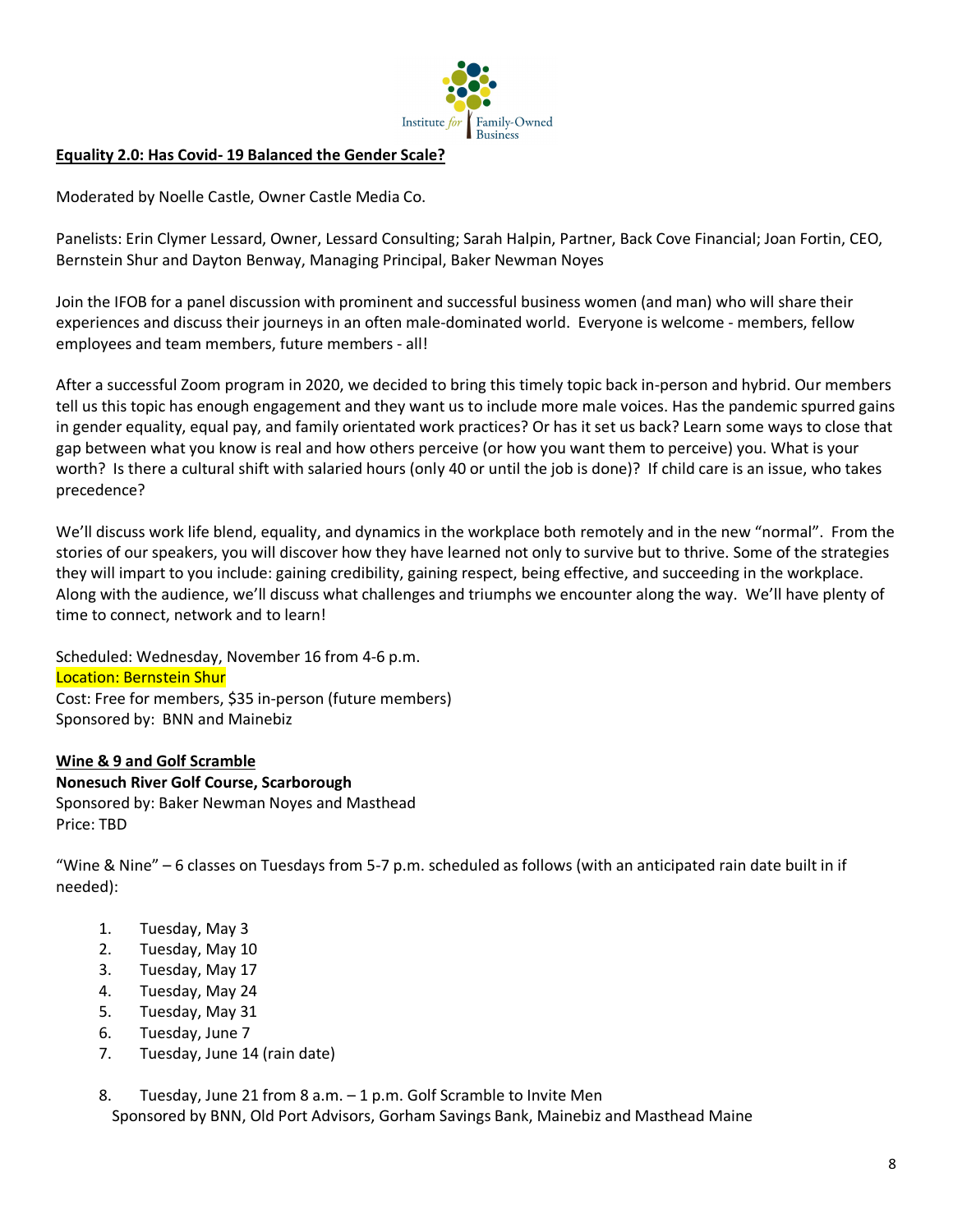

**AFFINITY GROUPS:** (By reservation only)

### **CEO Central**

5-8 p.m. in-person or 5:30-7p.m. Zoom (By reservation only) – generally  $4^{th}$  Tuesday of the month Location: Falmouth, ME Price: \$75 a meeting (free if on Zoom) Sponsored by Mainebiz

- 1. Tuesday, March 1| 5:00 8:00 p.m.
- 2. Tuesday, April 26 | 5:00 8:00 p.m.
- 3. Tuesday, May 24 | 5:00 8:00 p.m.
- 4. Tuesday, September 27 | 5:00 8:00 p.m.
- 5. Tuesday, November 29 | 5:00 8:00 p.m.

### **NEW Affinity Group**

#### **C-Suite Central Forum – TBD**

Location: Falmouth, ME Price: \$75 a meeting (free if on Zoom) Sponsored by Mainebiz

### **Women's Leadership Forum**

Sponsored by Mainebiz

Breakfast meeting from 8:30 a.m. - 10:00 a.m. if in-person / 9-10:30 a.m. if Zoom Location: Portland, ME Price: \$35 (free if on Zoom)

Our goal for this forum is to have women who lead family businesses to have a chance to meet multiple times each year to be filled with inspiration, encouragement and friendship…oh, and of course a great meal (if in-person). Understanding that we are all very busy women and our time is precious, we work to provide a program that is valuable as a leader and also as a woman. We hope to offer not only solid information that will help give an edge in the workplace, but also be a safe place to share and inspire other women.

This Forum is for women in top leadership roles within their family business who are members and is not open to Associate Partners.

- 1. Tuesday, February 8
- 2. Tuesday, April 5
- 3. Tuesday, May 3
- 4. Tuesday, August 2
- 5. Tuesday, October 4
- 6. Tuesday, November 1

### **Next Generation**

**5 Peer Advisory Groups and 1 open program** (By reservation only) Sponsored by Harvard Pilgrim Health Care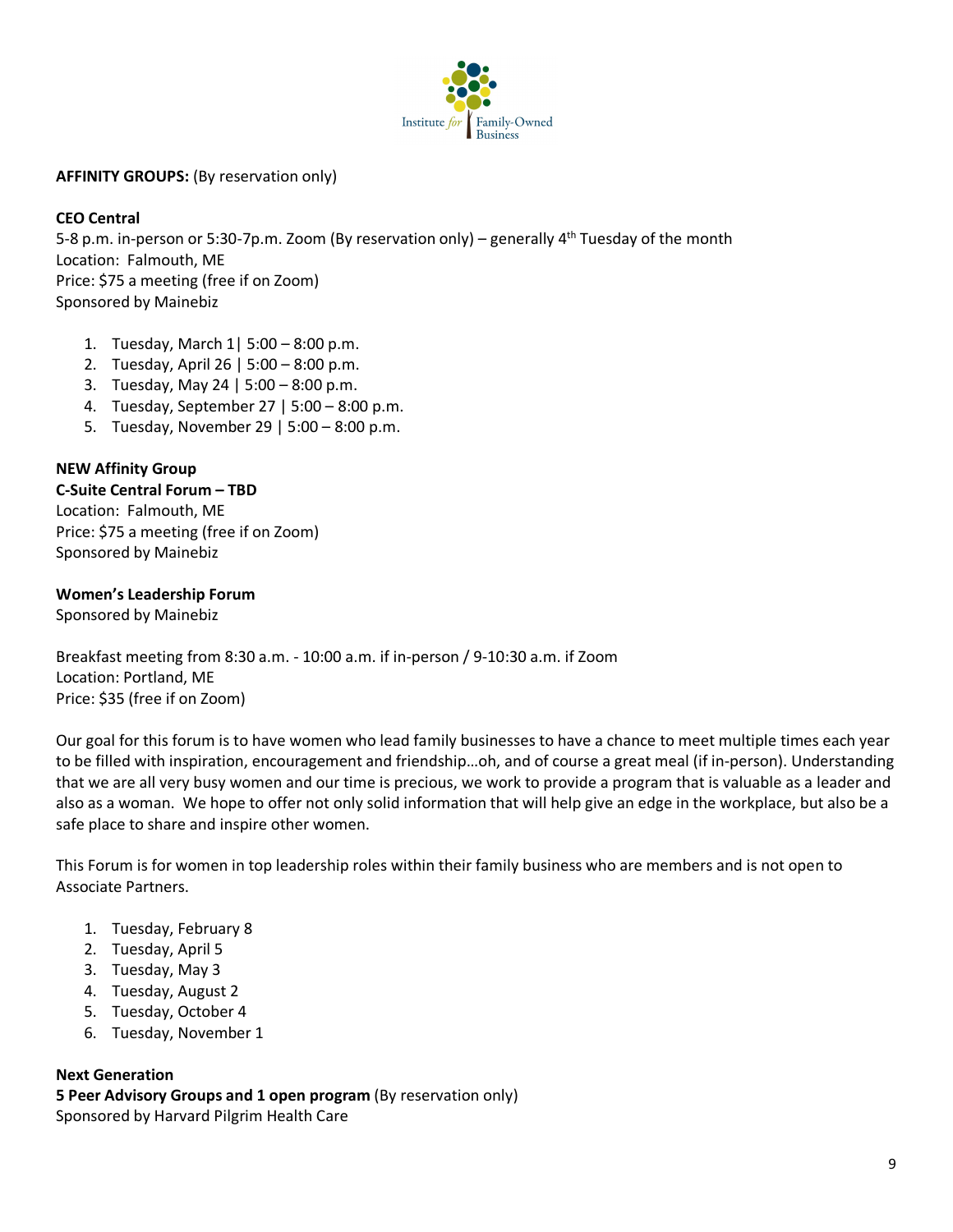

Peer advisory groups are small, confidential discussion groups that are facilitated and allow individuals to share experiences and learn from each other in a safe and open environment. These groups are for those actively working in a family business or who are interested in joining the family business, are IFOB members and in non-competing businesses.

Ideally, only one member of a family will be in each peer group. The Executive I & II Groups are facilitated by Anne Hussey of Quad Group. The Executive III and Executive Blend groups are facilitated by Priscilla Hansen Mahoney of Blazing Trails Coaching.

**NEXT GENERATION: Executive I, II, III -** Next Generation members who are working at the top management levels within their company i.e. Vice President, President, CEO, CFO levels.

**NEXT GENERATION: Executive Blend –** This group is for those who have been working in the family business for a while and are now moving into a more executive role i.e. a Finance Manager moving to a GM.

**Leaders in Transition -** A facilitated, confidential peer group where current business leaders have the opportunity to process with and learn from other leaders who are at different stages of transition with their rising next generation family members.

**Peer Advisory Groups** – 5 meetings each, 1 social and 1 open meeting for 7 total meetings. Location for all: Portland, ME and Zoom

# **Executive I – Generally - Thursdays, 1-3 p.m.**

Price: \$450

- 1. Kick Off All Groups Thursday, March 24 from 3-5 pm BerryDunn
- 2. Thursday, April 7 1-3 pm BerryDunn
- 3. Thursday, May 26 1-3 pm BerryDunn
- 4. Thursday, June 16 1-3 pm BerryDunn
- 5. Thursday, July 28 1-3 pm BerryDunn
- 6. Thursday, September 8 1-3 pm BerryDunn
- 7. Open Multi-Generational Panel Program All Groups Thursday, November 3 from 3-5 pm BerryDunn

### **Executive II – Generally - Wednesdays, 10 a.m. -12 noon**

Price: \$450

- 1. Kick Off All Groups Thursday, March 24 from 3-5 pm at BerryDunn
- 2. Wednesday, April 6 10 am 12 noon BerryDunn
- 3. Wednesday, May 18 10 am 12 noon BerryDunn
- 4. Wednesday, June 22 10 am 12 noon BerryDunn
- 5. Wednesday, July 20 10 am 12 noon BerryDunn
- 6. Wednesday, September 21 10 am 12 noon BerryDunn
- 7. Open Multi-Generational Panel Program All Groups Thursday, November 3 from 3-5 pm at BerryDunn

### **Executive III – Generally - Wednesdays, 3-5 p.m.**

Price: \$450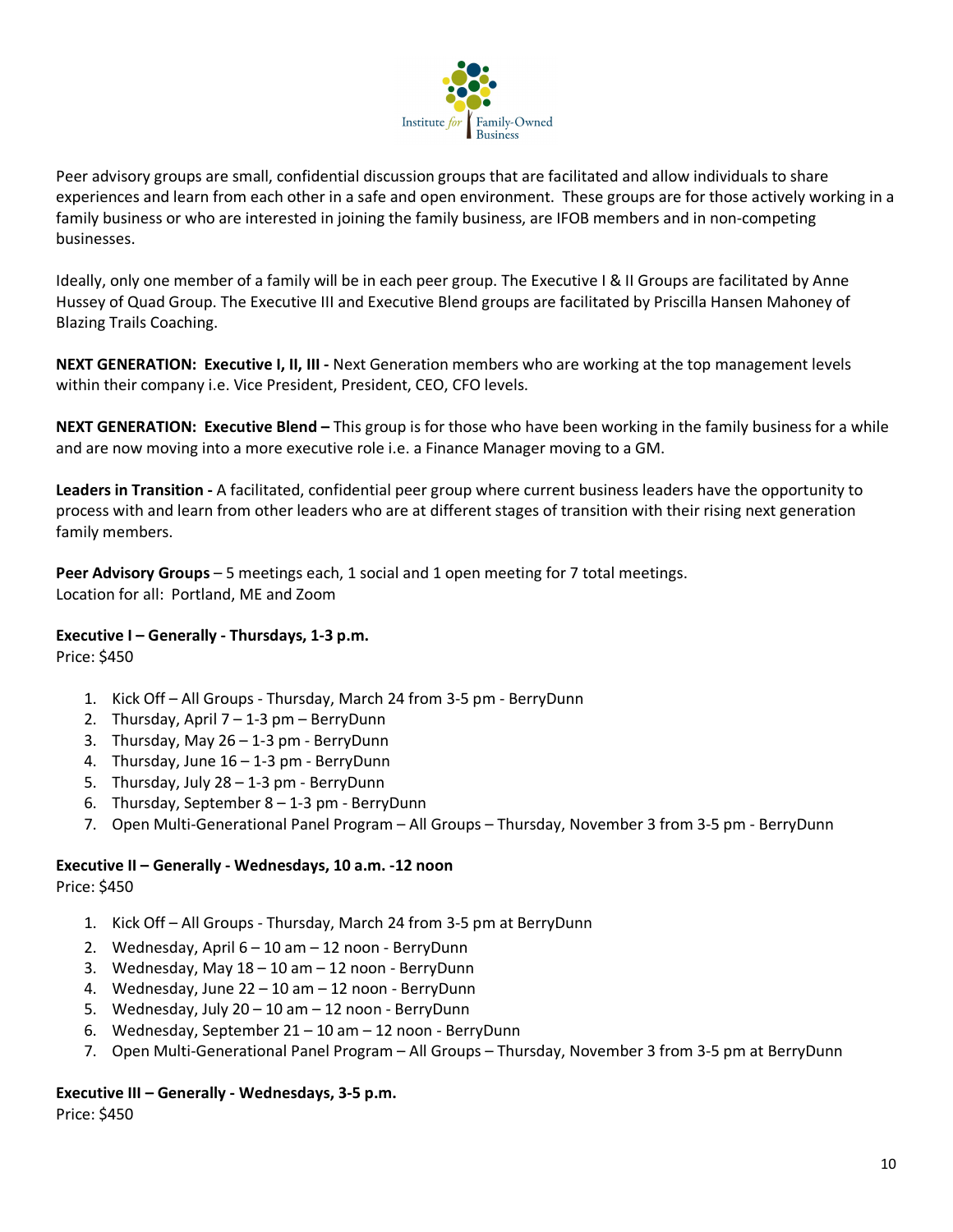

- 1. Kick Off All Groups Thursday, March 24 from 3-5 pm at BerryDunn
- 2. Wednesday, April 20 3-5 pm BerryDunn
- 3. Wednesday, May 25 3-5 pm BerryDunn
- 4. Wednesday, June 1 3-5 pm BerryDunn
- 5. Wednesday, July 20 3-5 pm BerryDunn
- 6. Wednesday, September 28 3-5 pm BerryDunn
- 7. Open Multi-Generational Panel Program All Groups Thursday, November 3 from 3-5 pm at BerryDunn

### **Executive Blend – Generally - Wednesdays, 8-10 a.m.**

Price: \$450

- 1. Kick Off All Groups Thursday, March 24 from 3-5 pm at BerryDunn
- 2. Wednesday, March 30 8-10 am BerryDunn
- 3. Wednesday, May 25 8-10 am BerryDunn
- 4. Wednesday, June 29 8 -10 am BerryDunn
- 5. Wednesday, July 20 8-10 am BerryDunn
- 6. Wednesday, September 14 8-10 am BerryDunn
- 7. Open Multi-Generational Panel Program All Groups Thursday, November 3 from 3-5 pm at BerryDunn

### **Leaders in Transition – Monday, 5-7 p.m.**

Location: Zoom or Portland Price: \$?

- 1. TBD
- 2. TBD
- 3. TBD

The purpose of this peer group is to provide current business leaders with a confidential forum where they have the opportunity to process with and learn from other leaders who are at different stages of transition with their rising next generation family members. Participants share successes and challenges from their own personal experience. They have an opportunity to discuss concerns, test out ideas, and have the chance to ask questions as they figure out their new role as they transition out from the day-to-day running of their business. Sharon Dorsett, PhD of Dorsett Organizational Dynamics will facilitate the session and contribute her thoughts as she has worked with many family-owned businesses.

# **Open Next Generation Recruit Program: (Open to all)**

### **Multi-Generational Panel**

Sponsored by Harvard Pilgrim Health Care and Masthead

Speaker: Anne Hussey, Quad Group

Family Business Potential Panelists: TBD

Schedule: Thursday, November 3 from 3-5 pm Location: BerryDunn – 2211 Congress Street, Portland, ME 04102 and Zoom Price: Free for Members, \$35 for Future Members

This is our annual Next Gen celebration / recruitment program with our existing groups and a great opportunity for future members to make new connections, and learn about the Next Gen Affinity Groups and how they have helped